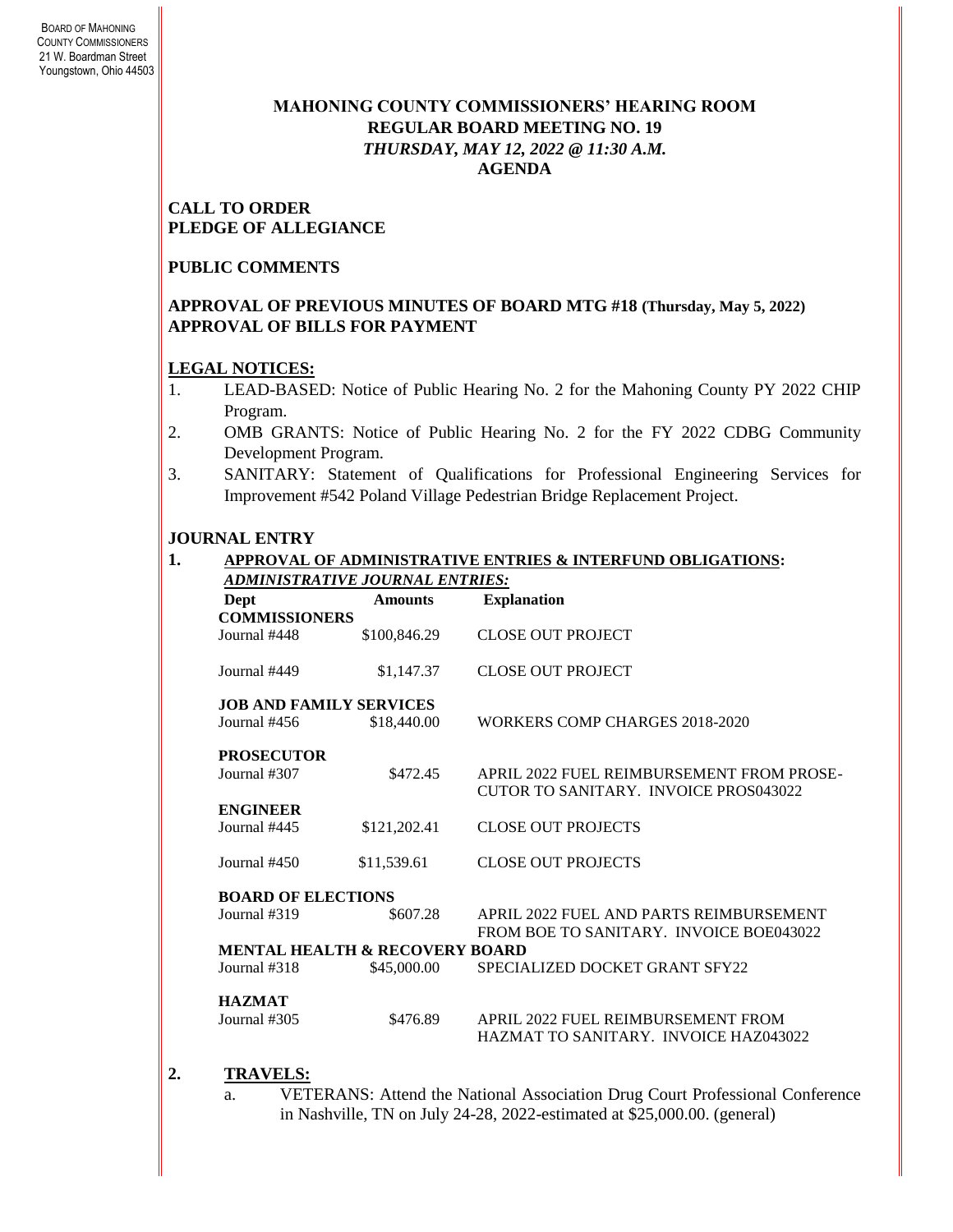## **3. AGREEMENTS:**

- a. CLERK OF COURTS: Amendment No. 1 with CourtView Justice Solutions, Inc., to add support services for implementation of additional software in the amount of \$2,915.00. (non-general)
- b. CONVENTION & VISITORS: Agreement with Ohio Automobile Club/AAA Magazine for 2022 advertising services in the estimated amount of \$4,800.00. (nongeneral)
- c. DOG WARDEN: Agreement with Carano's Lawn Care & Landscape for lawn and landscape maintenance in the estimated amount of \$3,700.00 with renewal options. (non-general)
- d. ENGINEERS: Agreement with Foust Construction, Inc., for the MAH CR-81 Main Street Emergency Culvert Replacement in the amount of \$49,863.00. (non-general)
- e. ENGINEERS: Agreement with Commercial Truck & Trailer, Inc., for repairs to fleet vehicle #55 in the estimated amount of \$396.80. (non-general)
- f. SANITARY: Modification No. 1 with Environmental Design Group, LLC to provide additional professional engineering services for the Damascus WWTP Rehabilitation Improvement No. 528 in the amount of \$70,767.00. (non-general)

#### **RESOLUTIONS**

| 1. | <b>ADDITIONS:</b>         |                 |                                                                                                                                           |  |  |
|----|---------------------------|-----------------|-------------------------------------------------------------------------------------------------------------------------------------------|--|--|
|    | Dept                      | <b>Amounts</b>  | <b>Explanation</b>                                                                                                                        |  |  |
|    | <b>COMMISSIONERS</b>      |                 |                                                                                                                                           |  |  |
|    | Journal $#435$            | \$14,564,518.00 | BUDGET ADDITION TO ORG #05001 AMERICAN<br>RESCUE PLAN INCREASE CONTRACTUAL<br><b>AGREEMENTS</b>                                           |  |  |
|    | <b>SANITARY ENGINEER</b>  |                 |                                                                                                                                           |  |  |
|    | Journal $#412$            | \$60,000.00     | BUDGET ADDITION TO PROJECT #06058<br>MEANDER & CB WWTP UPGRADES IM 517<br>INCREASE CONTRACTUAL AGREEMENTS                                 |  |  |
|    | Journal #432              | \$124,247.00    | BUDGET ADDITION TO PROJECT #06082<br><b>BOARDMAN &amp; CAMPBELL GENERATORS</b><br>INCREASE ARCHITECT/ENGINEER CONTRACT<br><b>SERVICES</b> |  |  |
|    | <b>PROSECUTOR</b>         |                 |                                                                                                                                           |  |  |
|    | Journal $#254$            | \$67,267.00     | BUDGET ADDITION TO GRANT #26022<br><b>MAHONING COUNTY VAWA FY22 INCREASE</b><br><b>PERSONNEL</b>                                          |  |  |
|    | <b>COMMON PLEAS COURT</b> |                 |                                                                                                                                           |  |  |
|    | Journal #454              | \$3,000.00      | BUDGET ADDITION TO ORG #1410575 COMMON<br>PLEAS SPECIAL PROJECT INCREASE SUBSCRIP-<br><b>TIONS</b>                                        |  |  |
|    | <b>ENGINEER</b>           |                 |                                                                                                                                           |  |  |
|    | Journal #398              | \$15,152.00     | BUDGET ADDITION TO PROJECT #80095 CEAO<br>SAFETY STUDY FY21; #80083 HOPKINS ROAD<br>BRIDGE INCREASE REIMBURSEMENT EXPENSE                 |  |  |

## **2. RECORD OF BIDS:**

- a. SANITARY: Five Points Pump Station, Improvement No. 490 Boardman, Poland and Springfield Townships, Mahoning County, Ohio. (re-bid)
- b. SHERIFF: Comprehensive Health and Mental Health and Addiction Services for Inmates.